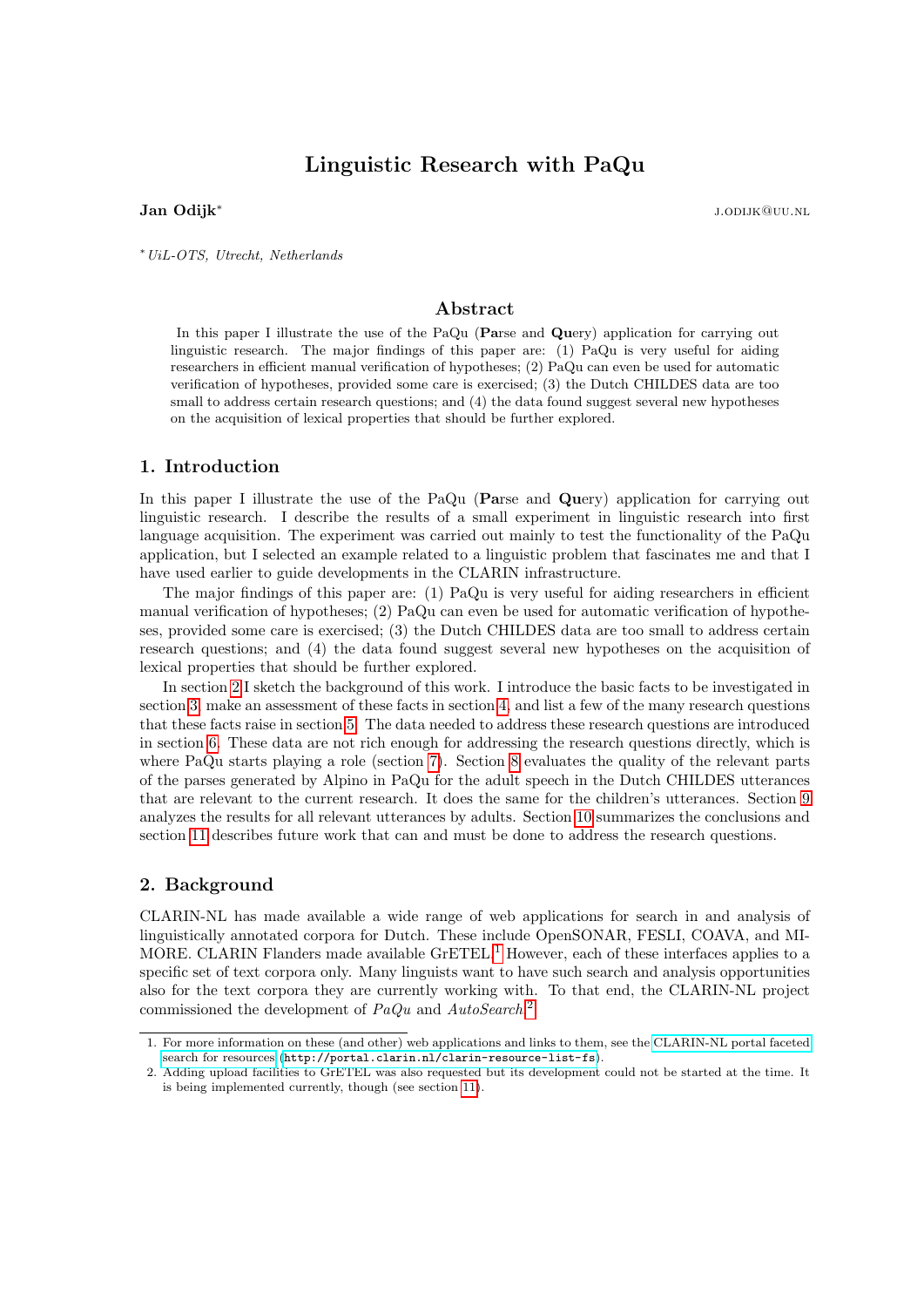PaQu is a web application developed by the University of Groningen. It enables one to upload a Dutch text corpus. This text corpus is either already parsed by the syntactic parser for Dutch [Alpino](http://www.let.rug.nl/vannoord/alp/Alpino/)[3](#page-1-1) (van der Beek et al. 2002), or if not, PaQu can have it automatically parsed by Alpino. After this, it is available in the word relations search interface of PaQu, as well as via PaQu's XPATH interface.

[AutoSearch](http://portal.clarin.nl/node/4222)<sup>[4](#page-1-2)</sup> is a web application developed by INL. Here FoLiA or TEI formatted Dutch text corpora containing (extended) PoS codes (e.g. as created by the [Frog](http://ilk.uvt.nl/frog/)<sup>[5](#page-1-3)</sup> (van den Bosch et al. 2007) part of speech tagger in [TTNWW](http://portal.clarin.nl/node/1964)<sup>[6](#page-1-4)</sup>) can be uploaded and searched via a [Corpus of Contemporary](http://corpushedendaagsnederlands.inl.nl/) [Dutch](http://corpushedendaagsnederlands.inl.nl/)<sup>[7](#page-1-5)</sup>-like search interface. This application will not be discussed in this paper any further.

Both applications are available in the CLARIN infrastructure and can be accessed via the [CLARIN-NL portal](http://portal.clarin.nl/)<sup>[8](#page-1-6)</sup>.

# <span id="page-1-0"></span>3. Basic facts

In this section I introduce the basic facts related to the problem that I am interested in investigating. It is a specific case of the problem of the acquisition of lexical properties by first language learners.

The three words heel, erg and zeer are (near-)synonyms meaning 'very', i.e. (stated informally) they modify a word that expresses a (gradable) property or state and specify that its modifiee has the property or state it expresses to a high degree. Of these, heel can modify adjectival (A) predicates only, while *erg* and *zeer* can modify not only adjectival, but also verbal  $(V)$  and adpositional  $(P)$ predicates. This is illustrated in example [\(1\)](#page-1-7)

- <span id="page-1-8"></span><span id="page-1-7"></span>(1) a. Hij is daar heel / erg / zeer blij over he is there very / very / very glad about 'He is very happy about that'
	- b. Hij is daar \*heel / erg / zeer in zijn sas mee he is there very / very / very in his lock with 'He is very happy about that'
	- c. Dat verbaast mij \*heel / erg / zeer That surprises me very / very / very 'That surprises me very much'

<span id="page-1-10"></span>In [\(1a\)](#page-1-7) the adjectival predicate *blij* 'glad' can be modified by each of the three words. In [\(1b\)](#page-1-8) the (idiomatic) prepositional predicate in zijn sas can be modified by zeer and erg but not by heel.<sup>[9](#page-1-9)</sup> The same holds in [\(1c\)](#page-1-10) for the verbal predicate verbaast.<sup>[10](#page-1-11)</sup> In English, something similar holds for the word very: it can only modify adjectival predicates. For verbal and prepositional predicates one cannot use very but one can use the expression very much instead:

(2) a. He is very happy about it

<span id="page-1-2"></span>4. <http://portal.clarin.nl/node/4222>

<span id="page-1-1"></span><sup>3.</sup> <http://www.let.rug.nl/vannoord/alp/Alpino/>

<span id="page-1-3"></span><sup>5.</sup> <http://ilk.uvt.nl/frog/>

<span id="page-1-4"></span><sup>6.</sup> <http://portal.clarin.nl/node/1964>

<span id="page-1-5"></span><sup>7.</sup> <http://corpushedendaagsnederlands.inl.nl/>

<span id="page-1-6"></span><sup>8.</sup> <http://portal.clarin.nl/>

<span id="page-1-9"></span><sup>9.</sup> One reviewer suggested to include the word geheel in the analysis, since this word can modify prepositional phrases and there might be complementary distribution between heel and geheel. However, geheel has a different meaning ('completely'), so it is not obvious that it is relevant in this context. What is relevant is that (Odijk 2014, 27) found, using the OpenSONAR application, that some people use heel instead of geheel as a modifier of prepositional phrases (which is completely out for me). Since this also involves a different meaning of heel, I will not deal with it in this paper.

<span id="page-1-11"></span><sup>10.</sup> or maybe the whole VP verbaast mij.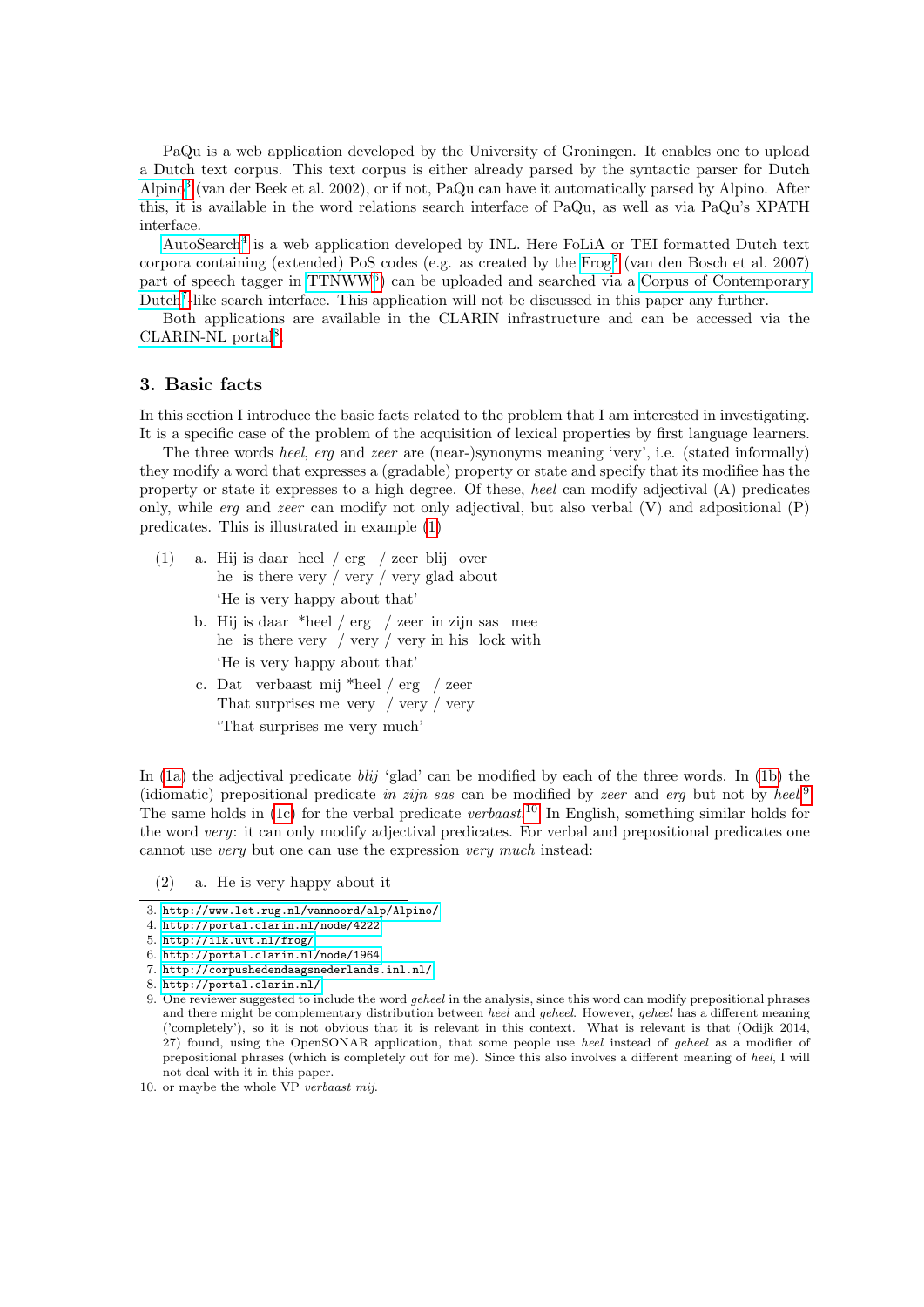- b. He is very \*(much) in love with her
- c. It surprised me very \*(much)

There is a lot more to say about these data, and there are more relevant data to consider and some qualifications to be made. I refer to (Odijk 2011) and (Odijk 2014) for details.

#### <span id="page-2-0"></span>4. Assessment of the facts

The distinctions I illustrated in the preceding section are purely syntactic in nature. The words heel, zeer and erg are synonyms or near-synonyms, and the expressions blij and in zijn sas are near-synonyms as well, which makes it unlikely that the difference can be derived from semantic properties.<sup>[11](#page-2-1)</sup> It is also not in any way obvious how the differences could follow from universal principles of language or language acquisition.

There are other differences among the words heel, erg and zeer. If any of these differences is somehow related to the difference under investigation then it must be a difference in which heel opposes the other two words erg and zeer. However, this is not the case in any of the differences that I am aware of.

The first difference concerns meaning. It is plausible that *erg* has a meaning that differs slightly from heel and zeer<sup>[12](#page-2-2)</sup> But this opposes erg to {heel, zeer} instead of heel to {erg, zeer}.

The second difference relates to adverbial inflection. The words heel and erg can be inflected when they modify an inflected adjective:<sup>[13](#page-2-3)</sup>

- <span id="page-2-4"></span>(3) a. Hij heeft heel / erg / zeer grote handen he has very / very / very big hands 'He has very big hands'
	- b. Hij heeft hele / erge / \*zere grote handen he has very-E / very-E / very-E big hands 'He has very big hands'

This is not part of the standard language but occurs a lot in informal and spoken language. The impossibility of zere in [\(3b\)](#page-2-4) cannot be ascribed to morphological restrictions, since this very form is well-formed as an inflected form of the adjective *zeer* in the reading  $\text{paint}^{14}$  $\text{paint}^{14}$  $\text{paint}^{14}$  This difference, however, opposes  $\{heel, \text{erg}\}\)$  to *zeer*, and not *heel* to  $\{erg, zeer\}$ , as would be required.

A third difference relates to comparative and superlative forms. The word erg can form comparative and superlative forms when it modifies predicates. That is completely impossible for heel and  $zeer:$ <sup>[15](#page-2-6)</sup>

- (4) a. Jan is \*heler Jan is very-ER / very-ER / very-ER ill (than Piet) / erger / \*zeerder ziek (dan Piet) 'Jan is more awfully ill than Piet'
	- b. Jan is het \*heelst Jan is the very-EST / very-EST / very-EST ill / ergst / \*zeerst ziek

<span id="page-2-1"></span><sup>11.</sup> See (Odijk 2011) for more examples supporting this conclusion.

<span id="page-2-2"></span><sup>12.</sup> In particular, it seems to have an additional meaning aspect that evaluates the high degree as negative, close to English awfully.

<span id="page-2-3"></span><sup>13.</sup> I use E as a code for the inflectional suffix on the adjective.

<span id="page-2-5"></span><sup>14.</sup> And if it could be derived from morphological considerations, the example would lose its relevance here completely.

<span id="page-2-6"></span><sup>15.</sup> ER is used as a code for the comparative suffix; EST as a code for the superlative suffix.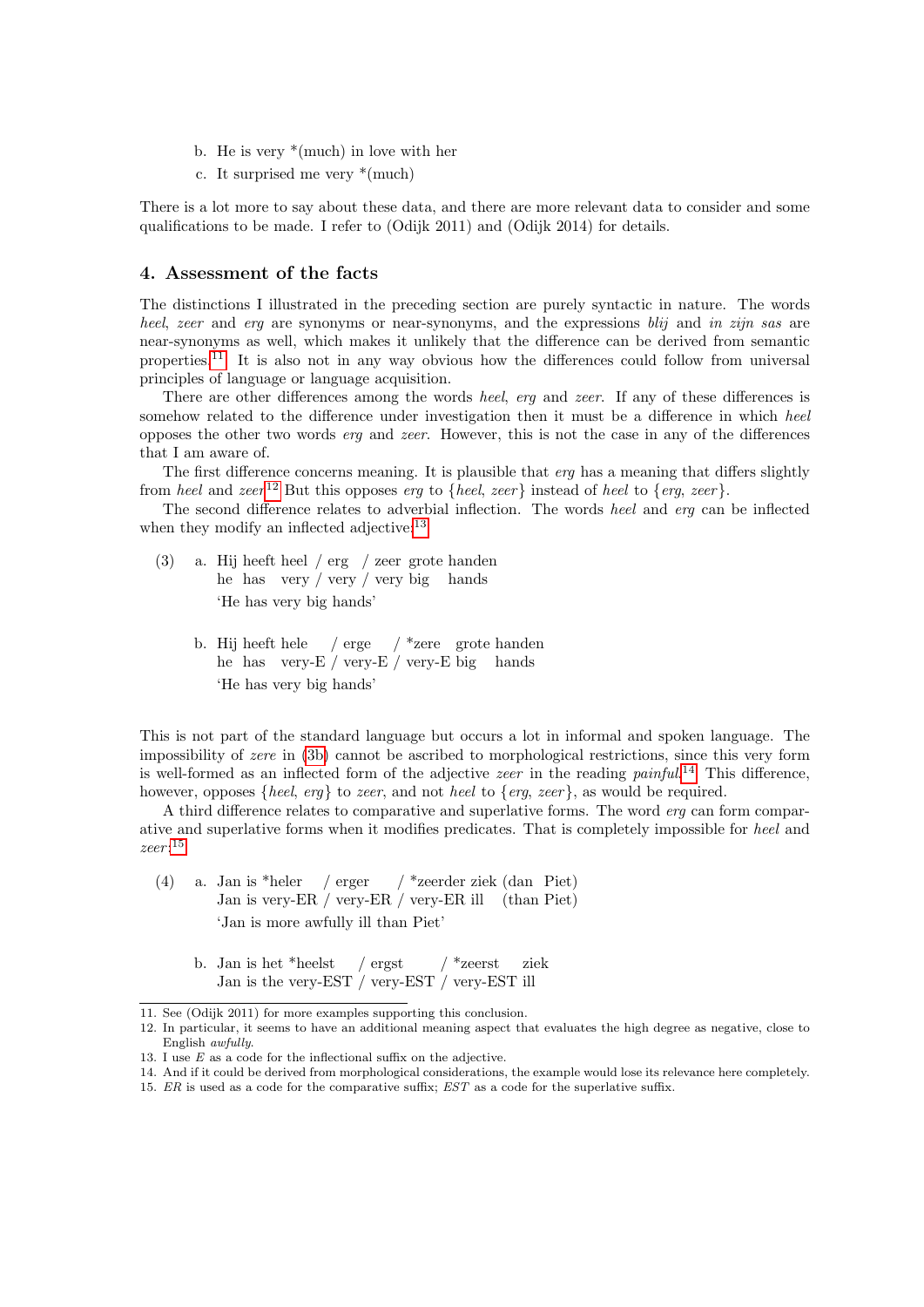'Jan is most awfully ill'

But this opposes erg to  ${heel, zeer}$  instead of heel to  ${erg, zeer}$ . A fourth difference concerns modification: erg can be modified itself, while  $\{$  heel, zeer  $\}$  cannot:<sup>[16](#page-3-1)</sup>

- (5) a. Jan is #heel heel / heel erg / \*heel zeer ziek Jan is very very / very very / very very ill 'Jan is very seriously ill'
	- b. Jan is \*erg heel / ?erg erg / \*erg zeer ziek Jan is very very / very very / very very ill 'Jan is very seriously ill'
	- c. Jan is \*zeer heel / zeer erg / #zeer zeer ziek Jan is very very / very very / very very ill 'Jan is very seriously ill'

Examples containing two identical modifiers are marked with  $#$  because they are well-formed under a parse that is irrelevant here, viz. as repeated degree modifiers of the adjective ziek (cf. English very very ill). I ignore this reading here. This difference opposes erg to {heel, zeer} instead of heel to  $\{erg, zeer\}$ .<sup>[17](#page-3-2)</sup>

A fifth difference concerns pragmatic properties of these words: zeer is quite formal, while heel and erg are pragmatically neutral. But this opposes *zeer* to {heel, erg} instead of heel to {erg, zeer}.

Though a full account of the differences observed here is beyond the scope of the current paper, it can be safely concluded that none of the observed differences opposes heel to  $\{erg, zeer\}$ , so that it is very unlikely that the differences found here can be related to the differences in modification potential.

I conclude that the differences in modification potential of the words heel, erg and zeer cannot be derived from other facts and must be acquired by learners of Dutch.

#### <span id="page-3-0"></span>5. Research questions

The simple facts described in the previous sections raise many research question related to language acquisition. Examples of these research questions are:

- <span id="page-3-4"></span><span id="page-3-3"></span>(6) a. How can children acquire the fact that erg and zeer can modify A, V and P predicates (in L1 acquisition)?
	- b. How can children acquire the fact that heel can modify A but  $\mathbf{canNOT}$  modify V and P predicates (in L1 acquisition)?
	- c. What kind of evidence do children have access to for acquiring such properties?
	- d. Is there a relation with the time of acquisition?
	- e. Is there a role for indirect negative evidence (absence of evidence interpreted as evidence for absence)?

<span id="page-3-1"></span><sup>16.</sup> The example with erg modifying erg is according to my judgment well-formed, though it is stylistically infelicitous, and the (irrelevant) repeated modifier reading is much more prominent.

<span id="page-3-2"></span><sup>17.</sup> The word zeer appears to allow the modifier te 'too', but I assume that this is an unproductive fixed combination. All three words appear to allow  $zo$  'so' as a modifier, though perhaps  $zo$  actually modifies the whole containing phrase rather than just the modifier.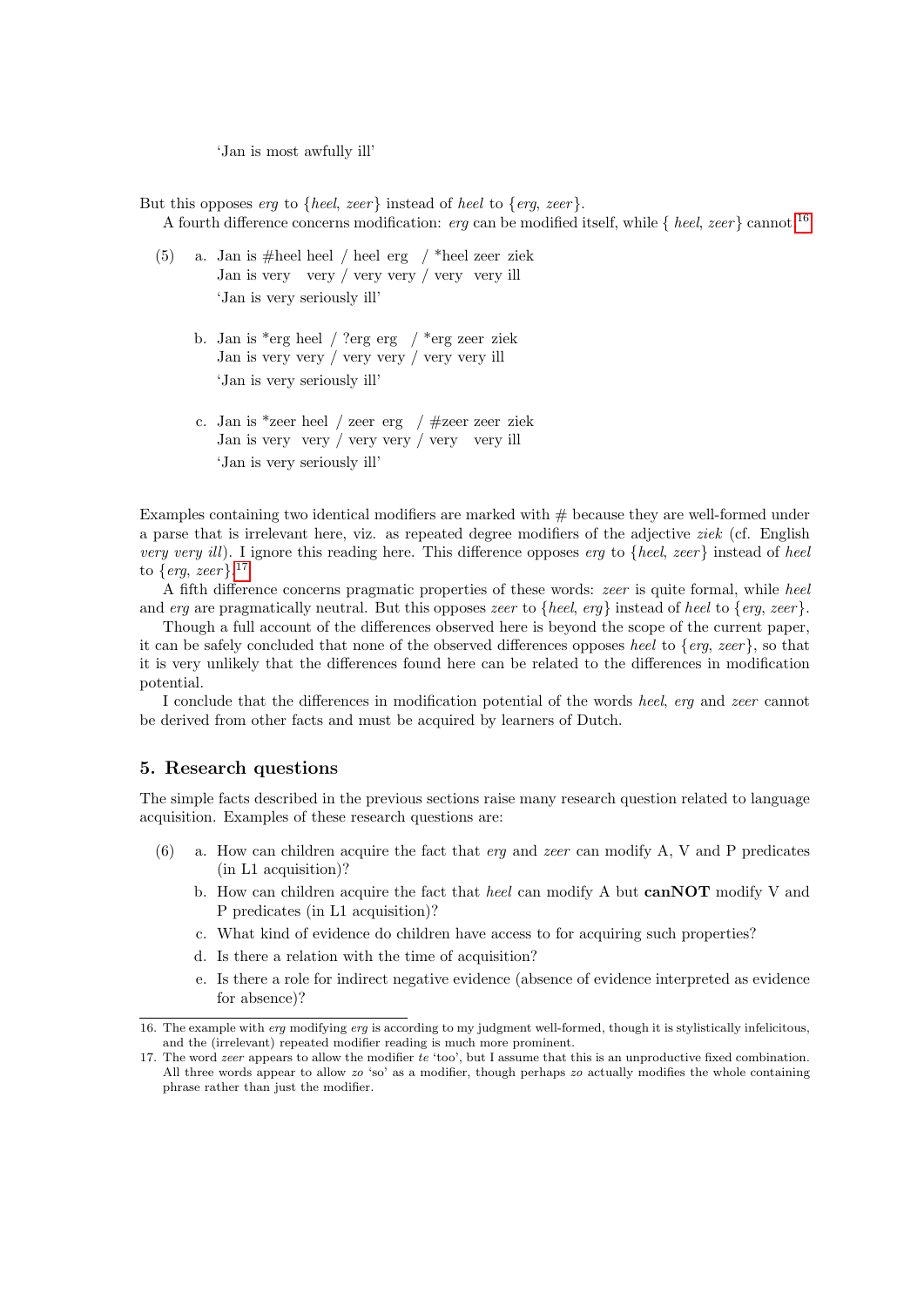Obviously, this paper cannot address all these questions. The main purpose of this paper is to show that, by using PaQu, research questions such as the ones in [\(6\)](#page-3-3) can be addressed in a better and more efficient manner than without this (or a similar) tool. In this paper, I will focus on research question [\(6c\)](#page-3-4)

In order to address these research questions, data are needed that can provide evidence for these questions. Fortunately, such data exist, and the Dutch CHILDES corpora are the most important ones in this context.

### <span id="page-4-0"></span>6. Dutch CHILDES corpora

The Dutch CHILDES corpora<sup>[18](#page-4-2)</sup> are accessible via the [CLARIN Virtual Language Observatory](http://catalog.clarin.eu/vlo/search?fq=languageCode:code:nld&fq=collection:TalkBank)  $(VLO)^{19}$  $(VLO)^{19}$  $(VLO)^{19}$  $(VLO)^{19}$  or directly via [Talkbank](http://childes.talkbank.org/data/Germanic/Dutch/)<sup>[20](#page-4-4)</sup> and contain relevant material to investigate the research questions formulated in section [5.](#page-3-0) They contain transcriptions of dialogues between children acquiring Dutch on the one hand, and adults (mostly parents) and in some cases other children on the other hand, and a lot of additional information about the context, setting, age of the child, etc.

However, a serious problem for the investigation is that the words being investigated are, as any decent word in natural language, highly ambiguous. Table [1](#page-5-0) describes the ambiguity. For example, the word heel is 6-fold ambiguous. This ambiguity is partly solved by taking into account morphosyntactic and syntactic factors. For heel as a finite verb (Vf) the ambiguity reduces to 2, which cannot be further resolved by morphosyntax or syntax: 'heal' and 'receive' (of stolen goods). As an adjective (A) heel is 4-fold ambiguous. The ambiguity is partially resolved by taking into account its syntactic properties with regard to modification: if it modifies an adjective (mod A), the ambiguity is resolved to the single meaning 'very'; if it modifies a noun (mod N), the ambiguity is reduced to 3: 'whole', 'in one piece' or 'large'. If it is used as a predicative complement, it can only mean 'in one piece'.[21](#page-4-5)

The Dutch CHILDES corpora do not contain any information about the meanings of its word occurrences. However, as is clear from Table [1,](#page-5-0) most of the ambiguities can be resolved by taking into account morpho-syntactic and syntactic properties of the word occurrences. Unfortunately, the Dutch CHILDES corpora do NOT have (reliable) morpho-syntactic information (part of speech tags) and they do not contain syntactic information for the utterances at all.

For this reason, (Odijk 2014, 91) carried out a manual analysis in terms of morpho-syntactic and syntactic information to disambiguate the occurrences of heel, erg en zeer in adult utterances of the Dutch CHILDES Van Kampen subcorpus. With PaQu, however, one can largely automate the disambiguation process, and I carried out a small test to investigate how well this works.

# <span id="page-4-1"></span>7. PaQu

[PaQu](http://portal.clarin.nl/node/4182)[22](#page-4-6) is a web application developed by the University of Groningen. It enables one to upload a Dutch text corpus. This text corpus is either already parsed by Alpino, or if not, PaQu can have it automatically parsed by Alpino. After this, it is available in the word relations search interface of PaQu (an extension of the [Groningen Word Relations Search application](http://www.let.rug.nl/~alfa/lassy/bin/lassy)<sup>[23](#page-4-7)</sup> originally developed by (Tjong Kim Sang et al. 2010), as well as via PaQu's XPATH interface.

<span id="page-4-2"></span><sup>18.</sup> I considered the subcorpora DeHouwer, Gillis, Groningen, Schaerlaekens, VanKampen, Wijnen and Zink, but not CLPF.

<span id="page-4-3"></span><sup>19.</sup> <http://catalog.clarin.eu/vlo/search?fq=languageCode:code:nld&fq=collection:TalkBank>

<span id="page-4-4"></span><sup>20.</sup> <http://childes.talkbank.org/data/Germanic/Dutch/>

<span id="page-4-5"></span><sup>21.</sup> I use the following notation in the table: Mod X means that the word can modify a word of category X; Mod  $X$  Y Z means that a word can modify words of any of the categories X, Y, or Z; predc stands for can occur as predicative complement; Dutch distinguishes two values for gender: uter (i.e., not neuter) and neuter.Vf stands for finite verb form.

<span id="page-4-6"></span><sup>22.</sup> <http://portal.clarin.nl/node/4182>

<span id="page-4-7"></span><sup>23.</sup> <http://www.let.rug.nl/~alfa/lassy/bin/lassy>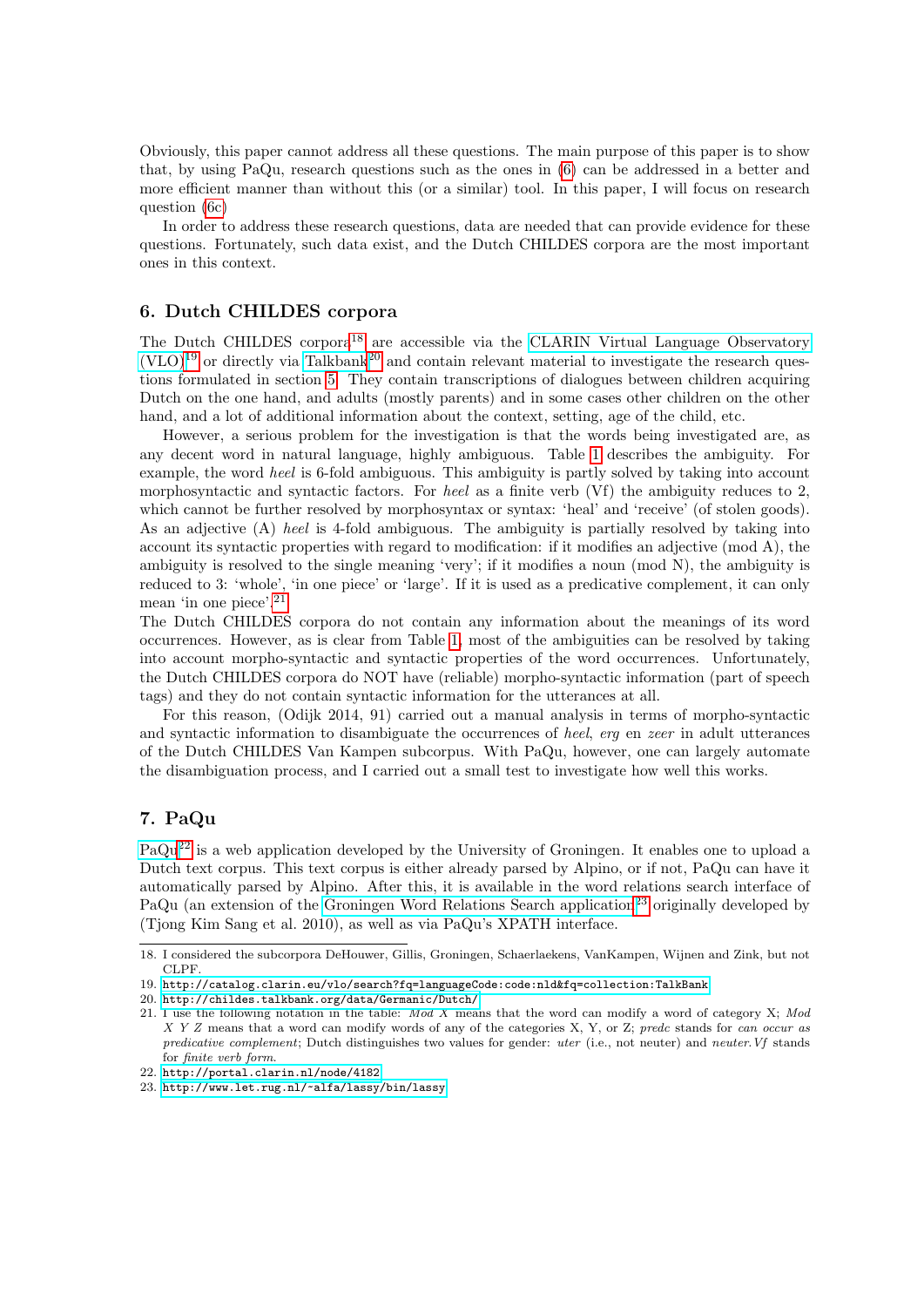| Word | Morphosyntax | Syntax                           | Meaning                             |
|------|--------------|----------------------------------|-------------------------------------|
|      |              | Mod N                            |                                     |
| heel | $\mathsf{A}$ |                                  | 1. $'$ whole'                       |
|      |              |                                  | 2. 'in one piece'                   |
|      |              |                                  | $3. \ \langle \text{large} \rangle$ |
|      |              | predc                            | 'in one piece'                      |
|      |              | Mod A                            | 'very'                              |
|      | Vf           |                                  |                                     |
|      |              |                                  | $1.$ 'heal'                         |
|      |              |                                  | 2. 'receive'                        |
|      |              | uter                             | 'erg'                               |
| erg  | N            | neuter                           | 'evil'                              |
|      | A            | Mod N, predc                     | 'bad', 'awful'                      |
|      |              | Mod A V P                        | 'very'                              |
|      | Ν            |                                  | 'pain'                              |
| zeer | Α            | $\overline{\text{Mod}}$ N, predc | 'painful'                           |
|      |              | Mod A V P                        | 'very'                              |

<span id="page-5-0"></span>Table 1: Ambiguity of the words heel, erg and zeer

For the specific problem dealt with here, we need, for each of the words heel, zeer en erg, a characterisation of the part of speech of the head word it is a dependent of and the label of the dependency relation (grammatical relation) holding between them. PaQu offers a dedicated interface precisely for this. The relevant queries are not easily expressed in  $XPATH^{24}$  $XPATH^{24}$  $XPATH^{24}$ , which makes GrETEL (after it has been extended with corpus upload facilities) less suited for this particular problem (but it might be more suited for other problems). The  $AutoSearch$  application is not suited for this problem either since it supports annotations at the token level only.

The output of PaQu is a list of utterances that match the query, and (partially user-definable) statistics on properties of matched words and matched triples of the form (property of dependent word, grammatical relation, property of head word).[25](#page-5-2) Each of the matches and each of the statistical aggregates contains links with automatically generated queries for exploring specific subcases in more detail.

PaQu accepts as input plain text (in multiple varieties) or a text corpus parsed by Alpino in the [LASSY XML](http://www.let.rug.nl/vannoord/Lassy/alpino_ds.dtd)[26](#page-5-3) format. It currently does not allow a CHILDES corpus (in CHAT format (MacWhinney 2015)) directly as input.

In order to evaluate the quality of the automatically generated parses for this research, I selected all transcriptions of adult utterances in the Van Kampen corpus that contain one of the words heel, erg, or zeer. The transcriptions contain all kinds of mark-up that Alpino cannot deal with, so I

<span id="page-5-1"></span><sup>24.</sup> Such a query has to take into account not only headed structures but also coordinated structures and co-indexed nodes in the syntactic structure. In addition, the dependent word can be contained in a phrase that is a dependent of the head word.

<span id="page-5-2"></span><sup>25.</sup> Where properties include word form, lemma, and part of speech.

<span id="page-5-3"></span><sup>26.</sup> [http://www.let.rug.nl/vannoord/Lassy/alpino\\_ds.dtd](http://www.let.rug.nl/vannoord/Lassy/alpino_ds.dtd)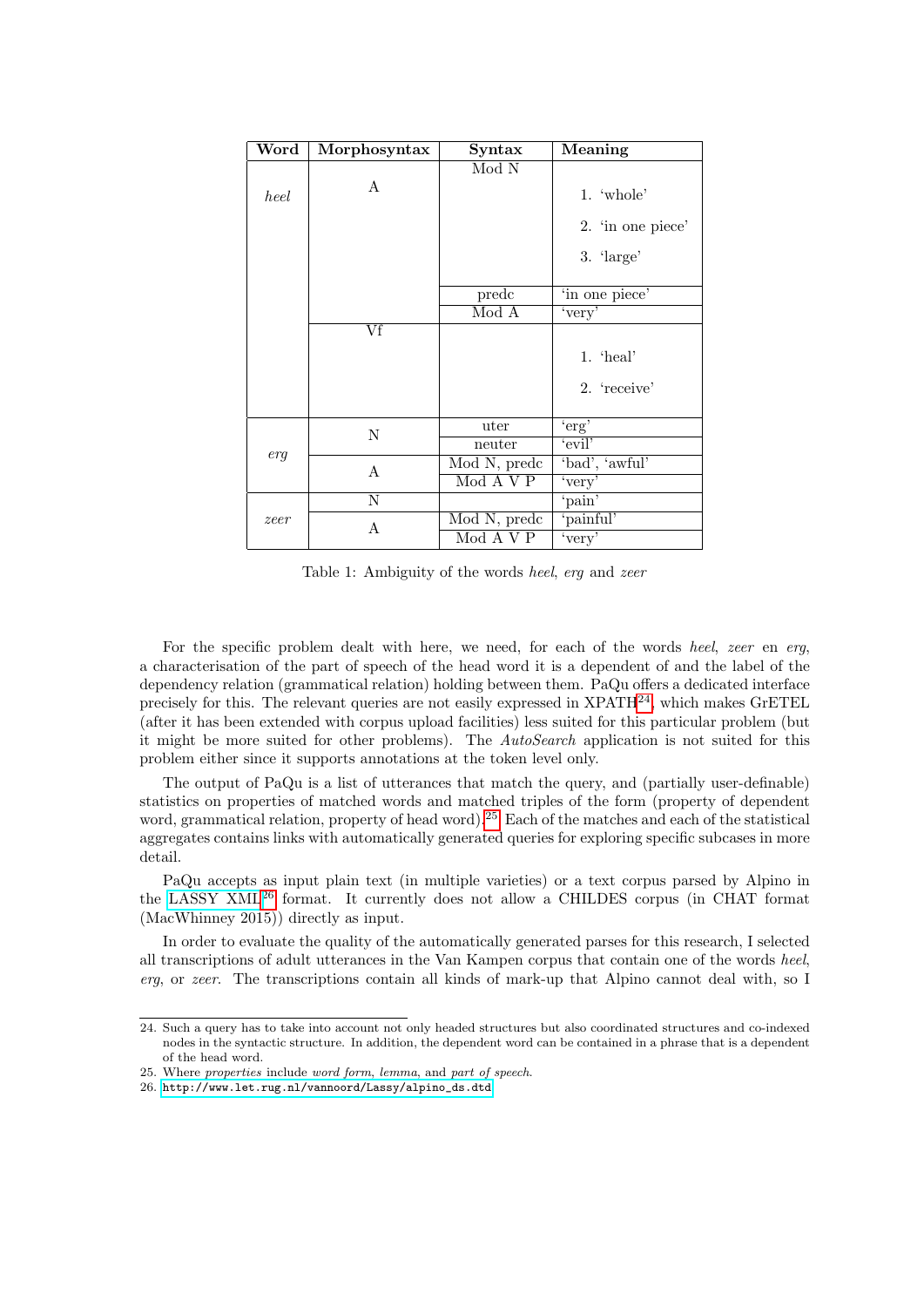wrote a script to clean out this mark-up.<sup>[27](#page-6-1)</sup> In most cases the mark-up can simply be left out, but in other cases the content of the mark-up is preferably retained. Example [\(7\)](#page-6-2) illustrates both cases:

- <span id="page-6-2"></span>(7) a. ja yes , , maar but <we <we be> kee>  $[$ //]  $[$ //] we we bewaren keep (he)t  $(i)t$ ook too 'yes, but we keep it too'
	- b. ja , maar we bewaren het ook

The mark-up [//] indicates that the preceding text between angled brackets is a false start ('retracing', (MacWhinney 2015, 73)). The cleaning script removes the mark-up and the false start text. The mark-up *(he)t* is the CHAT parenthesis notation for the 'abbreviated' form  $'t$  (MacWhinney 2015, 53). The cleaning script removes the brackets but keeps the text between the brackets. In this way, rather clean utterances result. The cleaned utterances are given as input to PaQu.

#### <span id="page-6-0"></span>8. Evaluation

The assignment of parses by the Alpino parser is a fully automated process, and therefore the results will most likely contain errors. As a first small experiment to investigate the quality of the parses produced by Alpino in this domain, I used the manually tagged Van Kampen adult utterances as gold standard to compare the output of Alpino with.[28](#page-6-3)

Alpino makes finer morpho-syntactic distinctions than the gold standard. These finer distinctions were mapped to categories distinguished in the gold standard.<sup>[29](#page-6-4)</sup> When comparing the Alpino results with the gold standard, two types of errors were found in the manual annotations:<sup>[30](#page-6-5)</sup>

- 1. Some utterances contain multiple occurrences of the relevant words but only one of them was tagged. For this case, the manual annotations were extended with the missing ones, and the extended annotations were used as gold standard.
- 2. Some manual annotations were simply wrong. In order to take these cases into account, a second gold standard was created in which these errors were corrected.

A striking first finding is that heel occurs much more often than erg, which occurs much more often than zeer. This holds for the words themselves (in the proportion 76% - 17% -7%) and even more for their use as a modifier of A,V, or P (proportion  $90\%$  -  $9\%$  -  $1\%$ ). The results of the comparison with the reference annotations are provided in Table [2.](#page-7-0) It specifies the accuracy of the Alpino parser in characterizing the words heel, erg and zeer correctly compared to the original gold standard (Acc) and the revised gold standard (RevAcc):

The results for heel and erg are very good with over 90% accuracy compared to the revised gold standard. The results of zeer appear to be very bad. Further analysis reveals that most errors are made for the construction *zeer doen*, lit. pain do, 'to hurt', which Alpino really does not know how to analyze. The word zeer in this expression is correctly analyzed by Alpino as a noun, an adjective, or an adverb<sup>[31](#page-6-6)</sup>, but the grammatical functions assigned vary widely and are mostly incorrect: direct

<span id="page-6-1"></span><sup>27.</sup> Of course, the final version of PaQu should natively support the CHILDES CHAT format as an input format and do the clean-up automatically. See section [11.](#page-9-1)

<span id="page-6-3"></span><sup>28.</sup> If one logs in into the PaQu application, one actually finds the parsed corpora with the cleaned Van Kampen adult sentences, since I shared the corpora with everyone. They are called VanKampenHeel, KampenErg, and VanKampenZeer, resp.

<span id="page-6-4"></span><sup>29.</sup> Alpino classifies the word wat as a pronoun, in accordance with traditional grammar and the conventions for part of speech tagging adhered to by Alpino (Van Eynde 2005). I mapped all occurrences where heel modifies a pronoun to mod A, which is wrong for wat (it is clearly a noun). This, however, does not affect the accuracy scores.

<span id="page-6-5"></span><sup>30.</sup> Typical examples of human errors, mostly caused by sloppiness, lack of concentration, etc.

<span id="page-6-6"></span><sup>31.</sup> Alpino distinguishes adverbs from adjectives in some cases by means of the syntactic category. The gold standard does not distinguish adverbs from adjectives by syntactic category.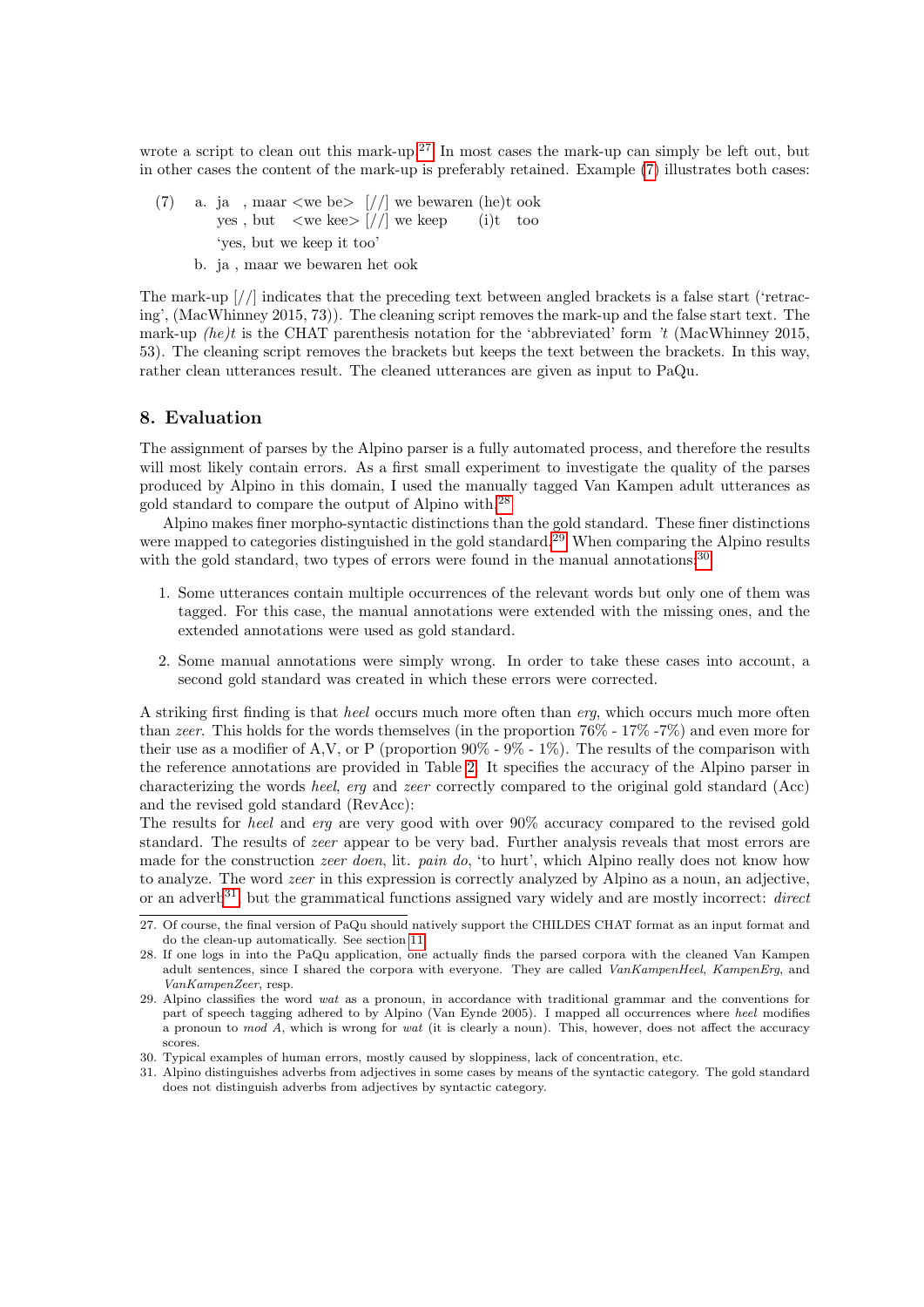| word | Acc  | RevAcc |
|------|------|--------|
| heel | 0.94 | 0.95   |
| era  | 0.88 | 0.91   |
| zeer | 0.21 | 0.21   |

<span id="page-7-0"></span>Table 2: Accuracy of Alpino parses for adult utterances in the CHILDES Van Kampen subcorpus

object, predicative complement, modifier, and even subject. For a linguist, the analysis is also not obvious, but I have analyzed zeer in this construction in all cases as a predicative complement to the verb doen. Whether zeer is a noun or an adjective is often indeterminable, and this distinction has not been taken into account in making the comparison.

Since the bad results for zeer are mainly caused by one type of construction, which can be easily identified in  $PaQu^{32}$  $PaQu^{32}$  $PaQu^{32}$ , the results of PaQu are still very useful.

Though the results for *heel* and *erg* are very good, several caveats must be made. First, these utterances have been cleaned, so that actually idealized utterances are parsed. I believe this step is justified, and probably needed to get useful results, but one has to remain aware of this idealisation. Second, most utterances are relatively short, and most of the sentences are explicitly separated from each other in the CHILDES corpora: splitting a running corpus into a sequence of sentences is a non-trivial and error-prone process. Third, most grammatical relations investigated are very local (an adjective modifying an adjective or preposition is usually adjacent to its modifiee). Such local grammatical relations may be analyzed correctly even in sentences that are overall assigned completely wrong parses. Finally, the experiment here involves adult speech. These considerations make it clear that one cannot simply generalize the results achieved here to other cases. Nevertheless, the results reported here are promising.

In fact, I actually also evaluated the performance of Alpino on the children's utterances. We found similar results, though the accuracy figures are lower. The relative proportion of heel, erg and zeer shows a distribution similar to the adults utterances, though with an even higher proportion for heel:  $(93\% - 5\% - 2\%)$  and  $(96\% - 4\% - 0\%)$  for their use as a modifier of A,V, or P. For the accuracy figures, see Table [3:](#page-7-2)

| word | Acc  |
|------|------|
| heel | 0.90 |
| era  | 0.73 |
| zeer | 0.17 |

<span id="page-7-2"></span>Table 3: Accuracy of Alpino parses for children's utterances in the CHILDES Van Kampen subcorpus

I ignored examples where the gold standard specifies unclear as value (23 out 333 examples, usually incomplete or ungrammatical utterances) or where the word heel, erg or zeer is deleted by the cleaning process (3 out 333 examples). The reasons why these figures are lower than the figures for the adult utterances are as follows. First, several of the children's sentences are ungrammatical, e.g., de prinses is hele groot 'the princess is very-E big' with an inflected form of heel (this concerns about 9 cases which have not been marked as *unclear*). Second, the annotators have represented the pronunciation of the words by the children in the orthography (e.g. feel instead of veel 'much', sem for zwem 'swim', etc.) without explicitly marking what is intended with these strings. This

<span id="page-7-1"></span><sup>32.</sup> Through the query [http://zardoz.service.rug.nl:8067/?db=childesadultsheelerga&word=zeer&rel=&hword=](http://zardoz.service.rug.nl:8067/?db=childesadultsheelerga&word=zeer&rel=&hword=%2Bdoen&postag=&hpostag=) [%2Bdoen&postag=&hpostag=](http://zardoz.service.rug.nl:8067/?db=childesadultsheelerga&word=zeer&rel=&hword=%2Bdoen&postag=&hpostag=);login is required to access the corpus.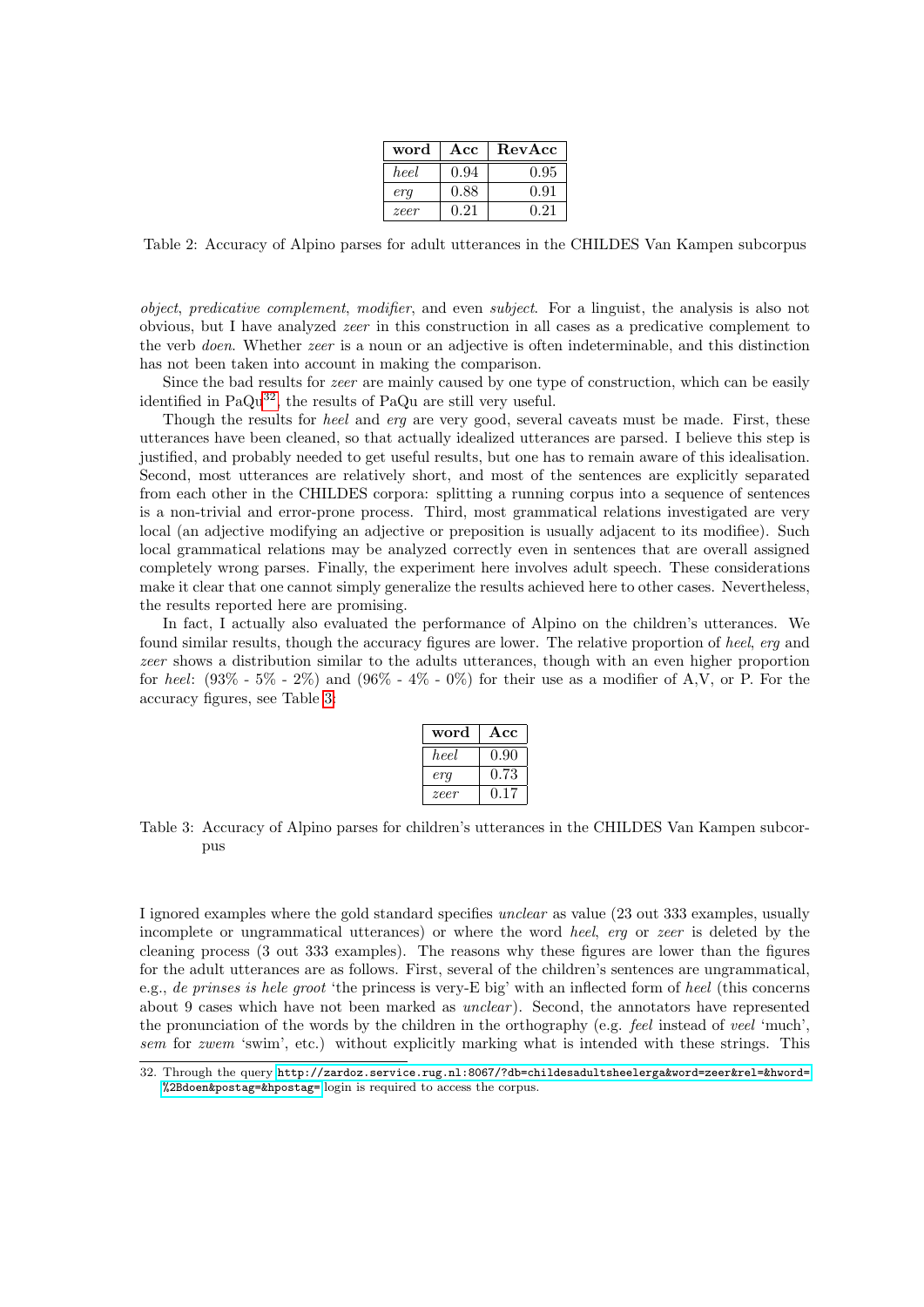concerns 24 utterances, for each of which the Alpino parse is wrong. The parse is usually wrong because Alpino analyzes the unknown strings as nouns. Adding annotations for these cases might make the performance slightly higher.

## <span id="page-8-0"></span>9. Analysis for all Dutch CHILDES corpora

The results of an analysis of the words heel, erg and zeer, based on an automatic parse of all adult utterances in the Dutch CHILDES corpora are given in Table [4.](#page-8-1)[33](#page-8-2) It specifies, for each of the three words, the counts of their occurrences in specific grammatical roles that concern us here, the counts of their occurrences in other grammatical roles (*other*), and of cases where the grammatical role could not be determined  $(unclear)$ .<sup>[34](#page-8-3)</sup>

| Results | mod A      | mod N         | Mod V    | mod P | predc | other | unclear | Total |
|---------|------------|---------------|----------|-------|-------|-------|---------|-------|
| heel    | 001<br>201 | υı            |          |       |       |       |         | 952   |
| era     | 917        | $\Omega$<br>" | 109      |       | ⊢⊙ !  |       |         |       |
| zeer    |            |               | റച<br>റപ |       | エジ    | ◢     | -       | 138   |

<span id="page-8-1"></span>Table 4: Analysis of heel, erg and zeer in adult utterances in Dutch CHILDES

The proportion of heel, erg and zeer shows a similar distribution as in the Van Kampen subcorpus, though the frequency of erg is much higher than in the Van Kampen Corpus: 54% - 38% - 8%. In their use as a modifier of A,V, or P the proportions are  $65\%$  -  $34\%$  -  $1\%$ .<sup>[35](#page-8-4)</sup>

Most striking in these data is the overwhelming number of cases where heel modifies an adjective. This covers over 92% of the examples with heel found. Modification of V and P by heel hardly occurs, and in fact the four examples all involve wrong parses. The mod V cases actually involve adjectives (beroemd 'famous', and verschillend 'different') that happen to be identical in form to verbal participles and that are always analyzed by Alpino as verbs.[36](#page-8-5) In the mod P examples, heel is a secondary adjectival predicate in one case, and it is unclear how it should be analyzed in the other example.[37](#page-8-6)

A second observation is that there are quite some examples in which erg modifies an adjective or a verb.

A third observation is that there are very few examples involving zeer modifying an adjective. In only 6 out of the 83 examples of Mod V, zeer indeed modifies a verb. In one case it modifies an adjective. All other examples where it modifies V according to Alpino are in fact wrong parses involving zeer doen 'to hurt', discussed above). The scarcity of the examples of zeer as a modifier of A,V, or P can plausibly be attributed to its more formal pragmatic nature, so that it will be less used in spoken parent - young child interactions.

The table suggests that there are no examples of *erg* and *zeer* modifying prepositional phrases at all. In fact, there are a few (4 occurrences), but they involve idiomatic expressions such as op prijs stellen<sup>[38](#page-8-7)</sup> (modified by erg once and by zeer twice) and in de smaak vallen<sup>[39](#page-8-8)</sup> (modified by zeer once) in which Alpino has analyzed them as modifying the verb.

<span id="page-8-2"></span><sup>33.</sup> The results reported here deviate slightly from what (Odijk 2015) reported. In the current table the wrong mapping of the pronoun wat has been corrected, and changed from  $mod A$  to  $mod N$ . This concerns 5 examples, all modified by heel. This small correction does not affect the overall results.

<span id="page-8-4"></span><span id="page-8-3"></span><sup>34.</sup> For example, in incomplete or ungrammatical utterances.

<sup>35.</sup> These figures are based on reassignments for wrong parses of heel and zeer, see below.

<span id="page-8-5"></span><sup>36.</sup> More precisely, Alpino presents an analysis in accordance with the annotation guidelines for participles (Van Eynde 2005, 26).

<span id="page-8-6"></span><sup>37.</sup> The sentence is daar kon je heel in lopen.

<span id="page-8-7"></span><sup>38.</sup> Lit. at price set, 'appreciate'

<span id="page-8-8"></span><sup>39.</sup> lit. in the taste fall, 'like' (with arguments reversed).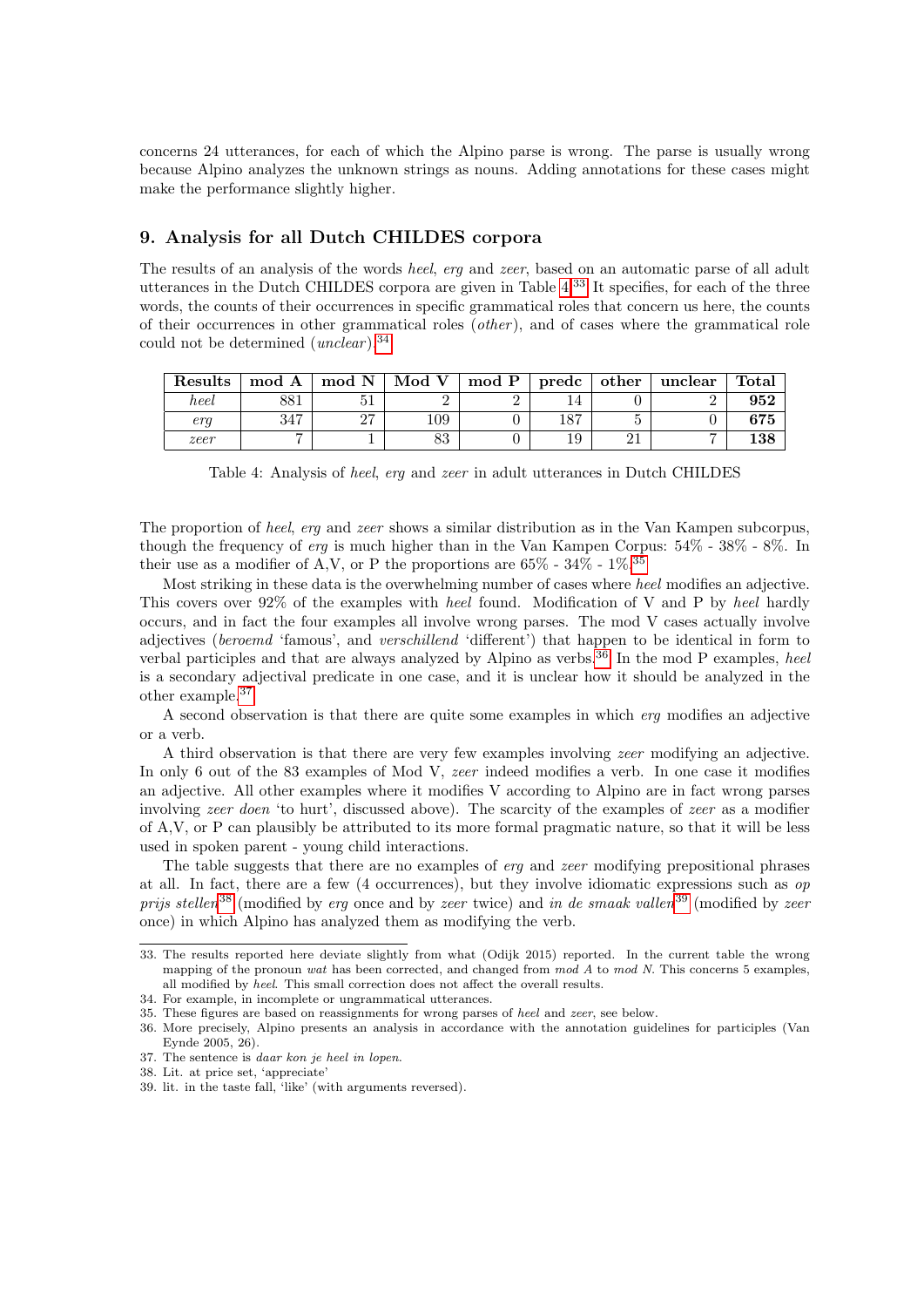## <span id="page-9-0"></span>10. Conclusions

We can draw two types of conclusions from the work presented in this paper: conclusions with regard to the linguistic problem, and conclusions with regard to PaQu as a research tool.

Starting with the linguistics, any conclusions here must be very preliminary, given the small scale of the research done here. Nevertheless, the observations made in the preceding section are suggestive of further research. For example, they suggest that the overwhelmingness of the occurrence of heel as a modifier of an adjective in comparison to its occurrence as a modifier of a verb (881 v. 2), perhaps in combination with its early occurrence<sup>[40](#page-9-2)</sup>, might play a role in fixing the modification potential of this word to adjectives. In contrast, the occurrences of the word erg as a modifier of adjectives and verbs are more balanced: 347 v. 109.

The fact that there are hardly any examples for *zeer* make it difficult to draw any conclusions. In any case, the current CHILDES data give no clue how the use of *zeer* as a modifier of A,V,P is acquired, simply because there are hardly any data. This most probably means that the current CHILDES samples are insufficiently large as a sample of first language acquisition.[41](#page-9-3)

Turning to the research tool PaQu, it can be safely concluded from this paper that PaQu is very useful for aiding researchers in better and more efficient manual verification of hypotheses than without this tool. Because of its fully automated nature, it applies blindly and automatically and is in this respect usually more consistent than humans (who err). But of course, the parses generated by PaQu (via Alpino) are fully automatically generated and will contain errors. Nevertheless, as shown in this paper, in some cases, its fully automatically generated parses and their statistics can reliably be used directly (though care is required!), and one frequently occurring error described in this paper turned out to be so systematic that the relevant examples can be easily identified using PaQu queries.

## <span id="page-9-1"></span>11. Future Work

It is obvious that the work reported on in this paper is just the beginning. There is a lot of work that can (and should) be done in the near future. Firstly, the same words could be investigated in other corpora that are relevant for language acquisition, in particular the [Basilex corpus](http://tst-centrale.org/nl/producten/corpora/basilex-corpus/6-158)<sup>[42](#page-9-4)</sup>. Secondly, similar experiments can be carried out for other tuples of (near-)synonymous words with different syntactic selection or modification properties. One example is te v. overmatiq, which both mean 'too' but differ in modification potential (te only A, overmatig at least A and V). Another example concerns the copular verbs worden 'become' v. raken 'get', in which worden can only take NP, AP and a very limited number of PP predicates, while *raken* can take only AP and PP predicates, very similar to their English translations *become* and *get*. Of course, as usual in natural language, most of these words are ambiguous.[43](#page-9-5) Most of these ambiguities can be resolved by the syntactic contexts, so treebanks can (and must) be used to find the relevant examples and their statistics.

PaQu can be improved in many ways. Currently it only allows plain text as input, but it should actually support input in all formats commonly used in linguistics, e.g, the CHILDES CHAT format, the [FoLiA](http://proycon.github.io/folia/)<sup>[44](#page-9-6)</sup> format (van Gompel and Reynaert 2013) and [TEI](http://www.tei-c.org/index.xml)<sup>[45](#page-9-7)</sup>. In addition, it should take in not only the actual data, but also the metadata of the corpus, its subcorpora or textual units such as

<span id="page-9-2"></span><sup>40. (</sup>Odijk 2014, 34), using the COAVA application, also developed in CLARIN-NL, observed that the first occurrence of heel as a modifier of A,V, or P in the children's utterances is on day 705 (1;11). The first occurrence of the word erg modifying A,V, or P is on day 1048 (2;10), while the first occurrence of zeer modifying A,V, or P is found on day 1711 (4;8).

<span id="page-9-3"></span><sup>41.</sup> A rough count shows that the Dutch CHILDES corpora dealt with here contain 534 k utterances and approx. 2.9 million inflected word form occurrences ('tokens').

<span id="page-9-4"></span><sup>42.</sup> <http://tst-centrale.org/nl/producten/corpora/basilex-corpus/6-158>

<span id="page-9-5"></span><sup>43.</sup> For example, te is an adjective, a preposition, and an infinitive marker; raken is not only a copula but also a transitive verb (with two meanings); worden is not only a copula but also a passive auxiliary.

<span id="page-9-6"></span><sup>44.</sup> <http://proycon.github.io/folia/>

<span id="page-9-7"></span><sup>45.</sup> <http://www.tei-c.org/index.xml>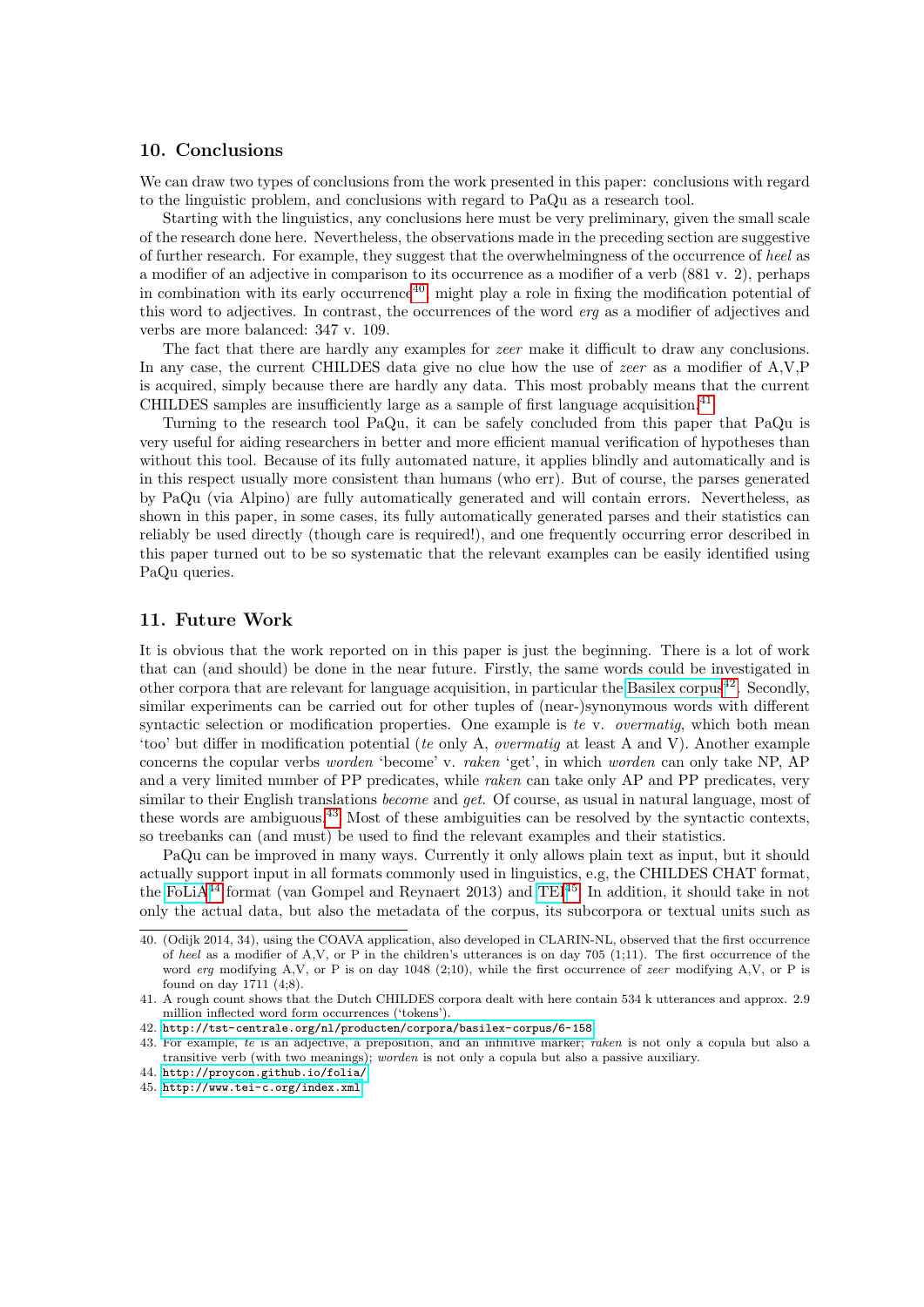utterances, paragraphs etc. And it should enable users to carry out analyses not only on the data (which is currently possible in limited ways) but on arbitrary combination of search results data and and their metadata.

Furthermore, the functionality of uploading one's own corpus should also be added to other treebank search applications, in particular the [GReTEL](http://nederbooms.ccl.kuleuven.be/eng/gretel)<sup>[46](#page-10-0)</sup> application (Augustinus et al. 2012).

And finally, it would make sense to manually verify and where needed correct (parts of) parses for CHILDES corpora, improving the reliability of these data. Most of the possible future work mentioned here is actually planned in the [CLARIAH-CORE](http://www.clariah.nl)<sup>[47](#page-10-1)</sup> project or in the Utrecht University project AnnCor.

#### Acknowledgements

This work crucially uses data and/or tools made available through the CLARIN infrastructure. The work was financed by [CLARIN-NL](http://www.clarin.nl)<sup>[48](#page-10-2)</sup>, an NWO project in the Netherlands. I thank the anonymous reviewers for valuable comments on an earlier version of this paper.

# References

- Augustinus, Liesbeth, Vincent Vandeghinste, and Frank Van Eynde (2012), Example-based treebank querying, in Calzolari, Nicoletta, Khalid Choukri, Thierry Declerck, Mehmet Uğur Doğan, Bente Maegaard, Joseph Mariani, Asunción Moreno, Jan Odijk, and Stelios Piperidis, editors, Proceedings of the Eight International Conference on Language Resources and Evaluation (LREC 2012), European Language Resources Association (ELRA), Istanbul, Turkey.
- MacWhinney, Brian (2015), Tools for analyzing talk, electronic edition, part 1: The CHAT transcription format, Technical report, Carnegie Mellon University, Pittsburg, PA. [http:](http://childes.psy.cmu.edu/manuals/CHAT.pdf) [//childes.psy.cmu.edu/manuals/CHAT.pdf](http://childes.psy.cmu.edu/manuals/CHAT.pdf).
- Odijk, Jan (2011), User scenario search, internal CLARIN-NL document. [http://www.clarin.nl/](http://www.clarin.nl/sites/default/files/User%20scenario%20Serach%20110413.docx) [sites/default/files/User%20scenario%20Serach%20110413.docx](http://www.clarin.nl/sites/default/files/User%20scenario%20Serach%20110413.docx).
- Odijk, Jan (2014), CLARIN: What's in it for linguists? Uilendag Lecture, Utrecht. [http://dspace.](http://dspace.library.uu.nl/handle/1874/295277) [library.uu.nl/handle/1874/295277](http://dspace.library.uu.nl/handle/1874/295277).
- Odijk, Jan (2015), Linguistic research with PaQu, lecture held at CLIN 2015, Antwerp, [http://www.](http://www.clarin.nl/sites/default/files/Poster%20Odijk%20CLIN%202015%202015-02-02.pdf) [clarin.nl/sites/default/files/Poster%20Odijk%20CLIN%202015%202015-02-02.pdf](http://www.clarin.nl/sites/default/files/Poster%20Odijk%20CLIN%202015%202015-02-02.pdf).
- Tjong Kim Sang, Erik, Gosse Bouma, and Gertjan van Noord (2010), LASSY for beginners, Presentation at CLIN 2010. <http://ifarm.nl/erikt/talks/clin2010.pdf>.
- van den Bosch, A., G.J. Busser, W. Daelemans, and S. Canisius (2007), An efficient memorybased morphosyntactic tagger and parser for Dutch, in Van Eynde, F., P. Dirix, I. Schuurman, and V. Vandeghinste, editors, Selected Papers of the 17th Computational Linguistics in the Netherlands Meeting, Leuven, Belgium, pp. 99–114.
- van der Beek, Leonoor, Gosse Bouma, and Gertjan van Noord (2002), Een brede computationele grammatica voor het Nederlands, Nederlandse Taalkunde 7, pp. 353–374.
- Van Eynde, Frank (2005), Part of speech tagging en lemmatisering van het D-COI corpus, Technical report, Centrum voor Computerlinguïstiek, KU Leuven, Leuven, Belgium. [http://www.ccl.](http://www.ccl.kuleuven.be/Papers/DCOIpos.pdf) [kuleuven.be/Papers/DCOIpos.pdf](http://www.ccl.kuleuven.be/Papers/DCOIpos.pdf).

<span id="page-10-0"></span><sup>46.</sup> <http://nederbooms.ccl.kuleuven.be/eng/gretel>

<span id="page-10-1"></span><sup>47.</sup> <http://www.clariah.nl>

<span id="page-10-2"></span><sup>48.</sup> <http://www.clarin.nl>